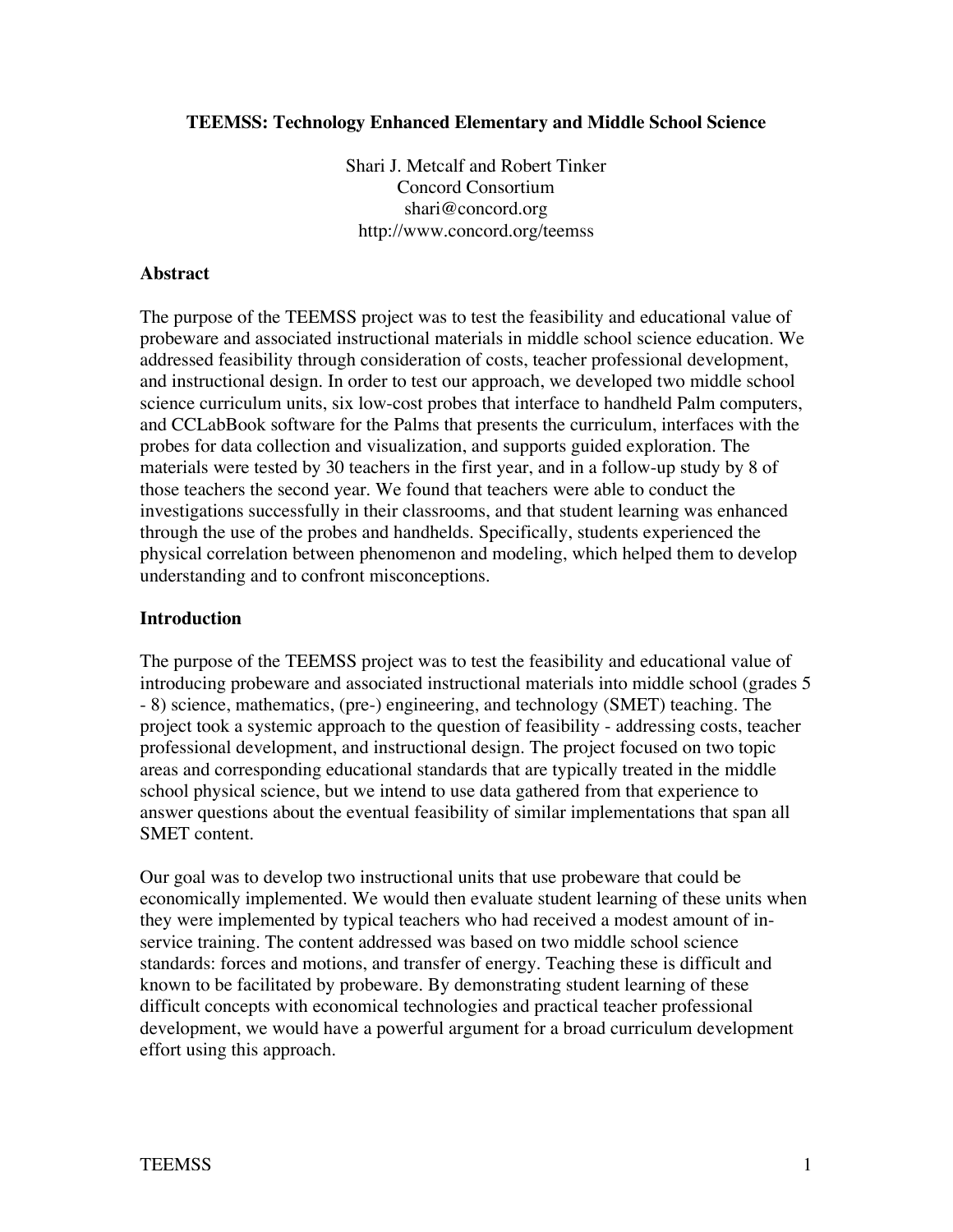The successful completion of this project would have an important impact on science education throughout the country. Developing and supporting alternative low-cost hardware will make improved, technology-rich science learning accessible to all. Providing high-quality, flexible materials will make it easy to integrate these materials into any curriculum so that any school could use them. By providing extensive dissemination and professional support, we ensure that the materials will actually be used. Widespread use of appropriate technologies could result in a substantial improvement in science learning in grades 4-8 .

Technology is needed in elementary and middle school science not just to give students exposure to the technology or to satisfy parents; technology greatly improves learning and supports science education standards that are difficult to teach without using technology. A substantial body of research (Adams & Shrum; 1990; Krajcik, 1993; Laws, 1997; Linn, Layman, & Nachmias, 1987) shows that student learning of complex relationships can be facilitated by using probeware. Similarly, models and simulations allow students to learn dynamic relationships and explore behavior that is difficult or impossible to understand by traditional means (Beichner, 1990; Brassell, 1987; Thorton, 1987; Mokros & Tinker, 1987). Online resources provide unique access to resources and collaborations (Berenfeld, 1994; Songer, 1996; Tinker, 1996).

While technology has implications throughout science education, it is particularly important in the following areas that are called for in the standards but not well addressed in most elementary and middle school science curricula: data collection and analysis, integration with mathematics, understanding changes, modeling, and student-led investigations. But while the standards are clear about the supporting role of technologies, most elementary and middle school curricula make little or no use of technology. There are many reasons for this disconnect, but concerns for equity, teacher support, and obsolescence are the most important. For these reasons, the project has focused on handheld computers, low cost probes supported by a new interface, software to support guidance and reflection, and online teacher professional development.

# **Materials**

*Content:* The content covers two areas of physical science—Force and Motion and Energy Transformations—selected because they are part of most standards for middle school science learning, they are difficult to teach well, and they can profit from the use of probeware. The primary learning strategy used was inquiry-based learning through guided explorations, followed by reflection, practice, applications of the basic concepts in new contexts, and relevant assessment.

*Handhelds:* One obvious barrier to the kind of implementation envisioned by our project is the cost of computers and probes. Our response to these costs was to develop for handheld computers. Handheld computers have yet to reach the low cost of graphing calculators, but will in a few years. When they do, they will offer the same cost and form factor as a calculator, while being far easier to use, more flexible, and easier to link into networks.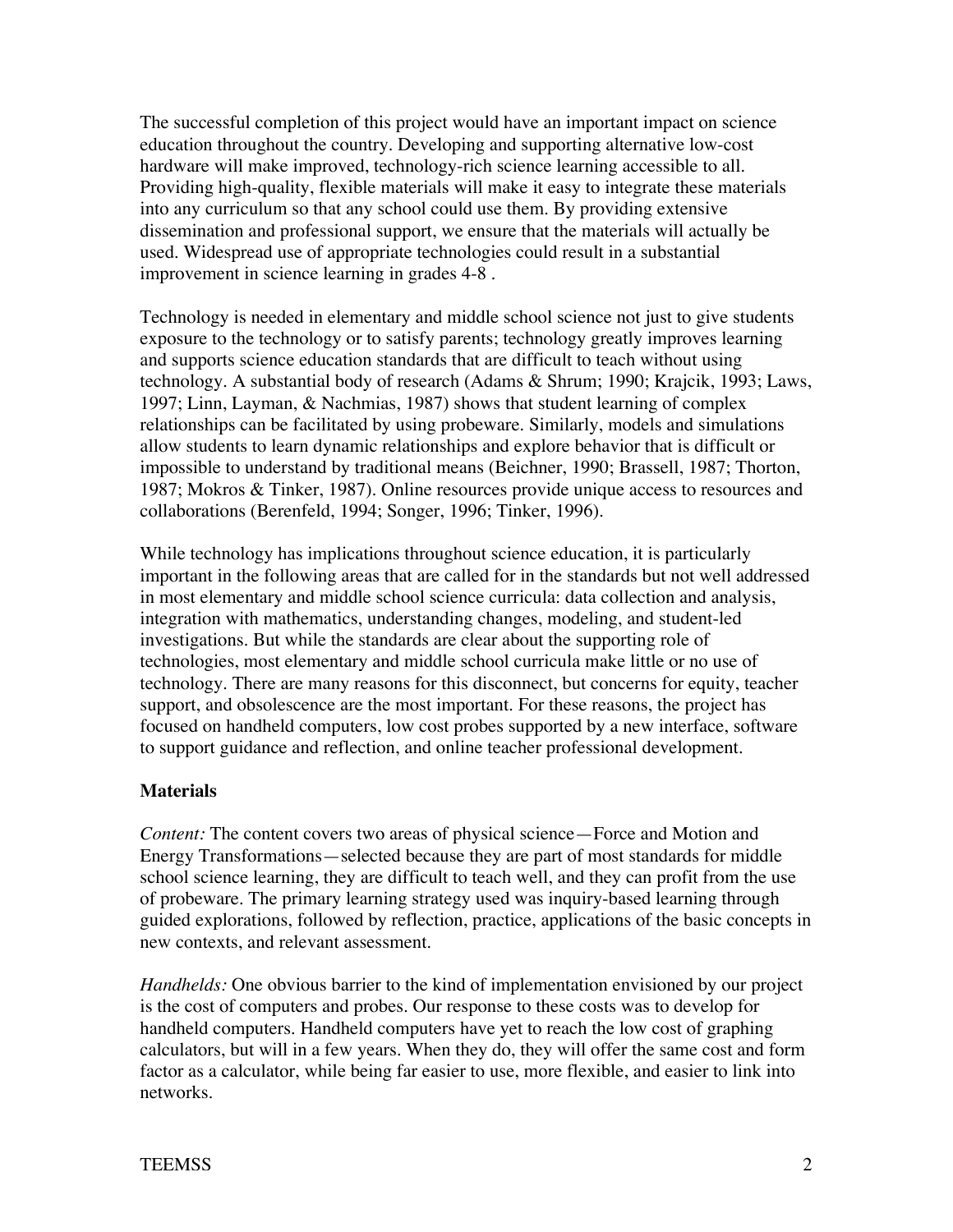*New Probes and Interface:* Another systemic cost saving was to design a high quality lab interface that contains circuitry that reduces the costs of probes. The interface is designed to accept either do-it-yourself probes or low-cost probes that are assembled and tested. The project also developed some very exciting new probes, including a new motion detector called the SmartWheel, a force probe, a temperature probe, a light probe, and a voltage/current probe.

*Software to Support Guided Exploration:* The TEEMSS project developed a software tool for the handheld computers, called CCLabBook. The software serves not only as an interface to running and viewing data from the probes, but also structures student investigations, supports guided exploration, prompts for student reflection, and stores student work. This information is managed by the software and can be beamed to other students and to the teacher.

*Teacher Professional Development:* A final area of potential implementation cost savings explored by the project concerned online teacher professional development. The project developed both online and face-to-face versions of a teacher workshop for the two units. A key question was whether an online workshop could lead to an effective implementation by typical teachers.

# **Research Plan**

We developed ten week-long modules for the units Motion and Forces and Transfer of Energy. The content, treatment, student investigations, and probeware were all based on learning objectives that are derived from the NSES standards. In order to compare online and face-to-face workshops, the materials were tested with two groups of teachers. For Trial 1, a group of 19 teachers was introduced to the approach at a face-to-face workshop. These teachers were from the United States, Australia, and Israel. For Trial 2, a second group of 11 teachers in locations around the United States received teacher professional development online. The next year, a sampling of 8 of these teachers participated in Trial 3, a brief follow-up study.

The research design for the TEEMSS project included both evaluation of student learning of the science concepts, and an analysis of the effectiveness of the components of the project: the units, materials, software, and teacher professional development. Research staff frequently visited the classrooms to observe the materials being used throughout the implementation of the units.

There were three main categories of data collected for the project: Pre/post tests, surveys and interviews, and classroom observations. Multiple choice tests of science content for each unit were given to students before and after they had participated in the unit. Surveys and interviews asked teachers about their experiences with and opinions of the TEEMSS project and materials, and also their attitudes about inquiry, willingness to try new things, comfort and experience with technology. Some students were also surveyed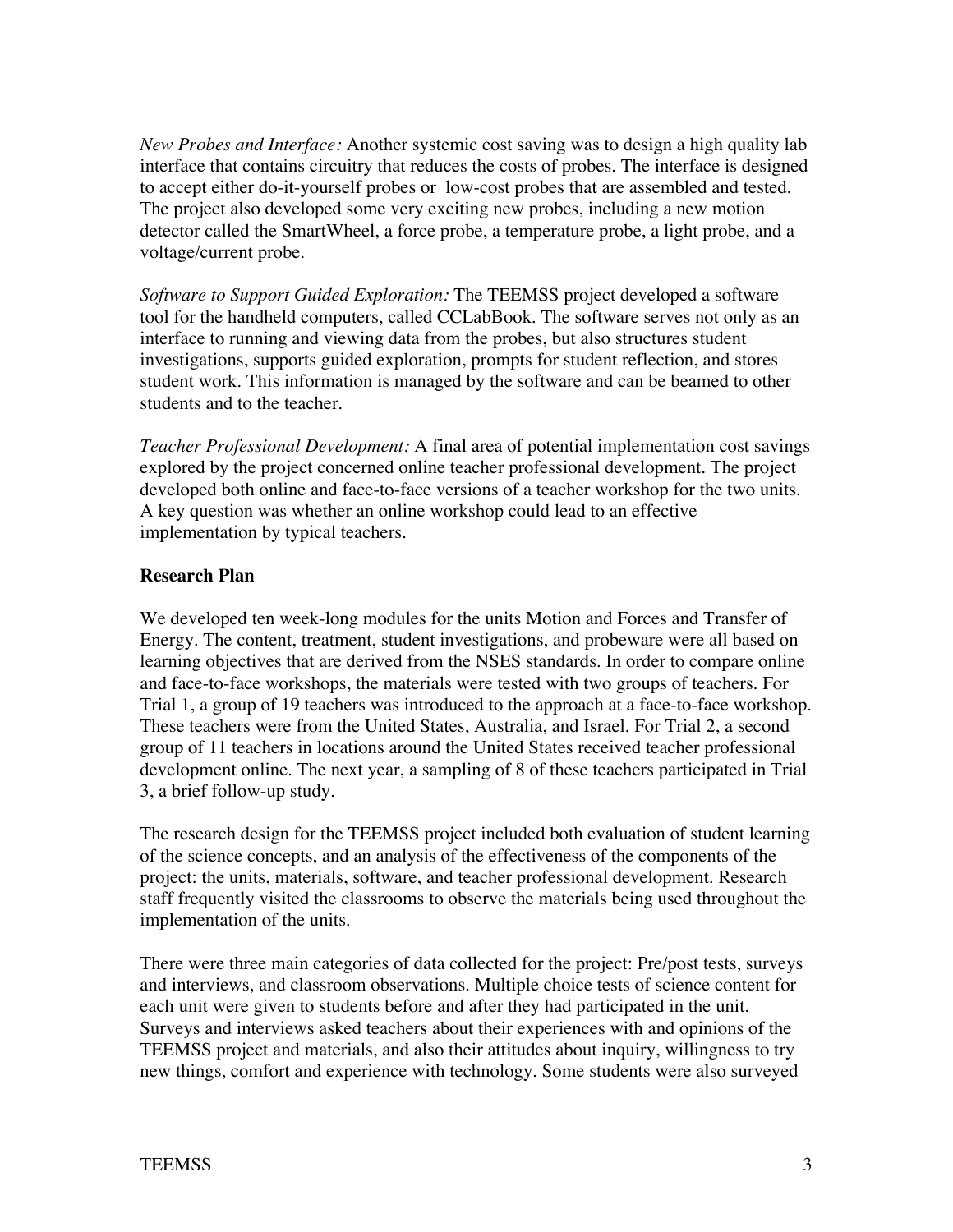for their opinions of the materials. Classroom observation of local classrooms focused on evaluating the effectiveness of the units, both the technical and pedagogical aspects.

# **Findings**

# **Usage**

The teachers were very enthusiastic about the probes and materials, and were able to conduct the investigations successfully in their classrooms. There were some delays in developing and manufacturing the materials, and some difficulties with fragility of the prototype probes, but on average, the Trial 1 teachers used the materials for an average of 20 days over 2 months at the end of the school year, and covered on average about half the Motions and Forces unit and about one quarter of the Transfer of Energy unit. Trial 2 teachers used the materials for 9 days over 2 weeks at the end of the school year, and Trial 3 teachers, used the materials for 2-3 weeks and covered about 20% of one unit.

# **Pre/Post Tests**

Tables 1 and 2 show students' scores on pre/post tests for Motions and Forces and Transfer of Energy, for the teachers who provided test data. The tables also note the grade level of the students and the number of students whose post-tests were analyzed. An asterisk (\*) notes the teachers from Australia.

| lTeacher | Trial | Grade | #students Pre-test |     | Post-test | <b>Diff</b> |
|----------|-------|-------|--------------------|-----|-----------|-------------|
|          |       |       |                    |     |           |             |
| А        |       | 8     | 17                 | 65% | 63%       | $-2%$       |
| C        |       | 8     | 15                 | 58% | 60%       | 2%          |
| D        |       | 8     | 23                 | 57% | 55%       | -2%         |
| н        |       | 6     | 23                 | 41% | 43%       | 2%          |
| $Q^*$    |       | 8     | 22                 | 43% | 55%       | 12%         |
| E1       | 2     | 8     | 14                 | 60% | 65%       | 5%          |
| C        | 3     | 8     | 38                 | 37% | 52%       | 15%         |
| G        | 3     |       | 42                 | 59% | 65%       | 6%          |

Table 1: Student performance on pre- and post-tests of Motions and Forces

| Teacher   | Trial | Grade | #students Pre-test |     | Post-test | <b>Diff</b> |
|-----------|-------|-------|--------------------|-----|-----------|-------------|
|           |       |       |                    |     |           |             |
| А         |       | 8     | 13                 | 47% | 62%       | 15%         |
| С         |       | 8     | 13                 | 66% | 78%       | 12%         |
| 0 *       |       | 6,7   | 29                 | 47% | 66%       | 19%         |
| <b>B1</b> | 3     | 6     | 41                 | 36% | 41%       | 5%          |
| F1        | 3     | 6,7   | 6                  | 56% | 73%       | 17%         |
| М         | 3     |       | 47                 | 35% | 40%       | 5%          |
|           | 3     | 8,10  | 20                 | 66% | 69%       | 3%          |

Table 2: Student performance on pre- and post-tests of Transfer of Energy

For Trial 1, the data shows that both Australian classes showed significant improvement: 12% on the MF test with teacher Q, and 18% on the TE test with teacher O. The two other TE test scores showed significant improvement as well: 12% and 15%. The other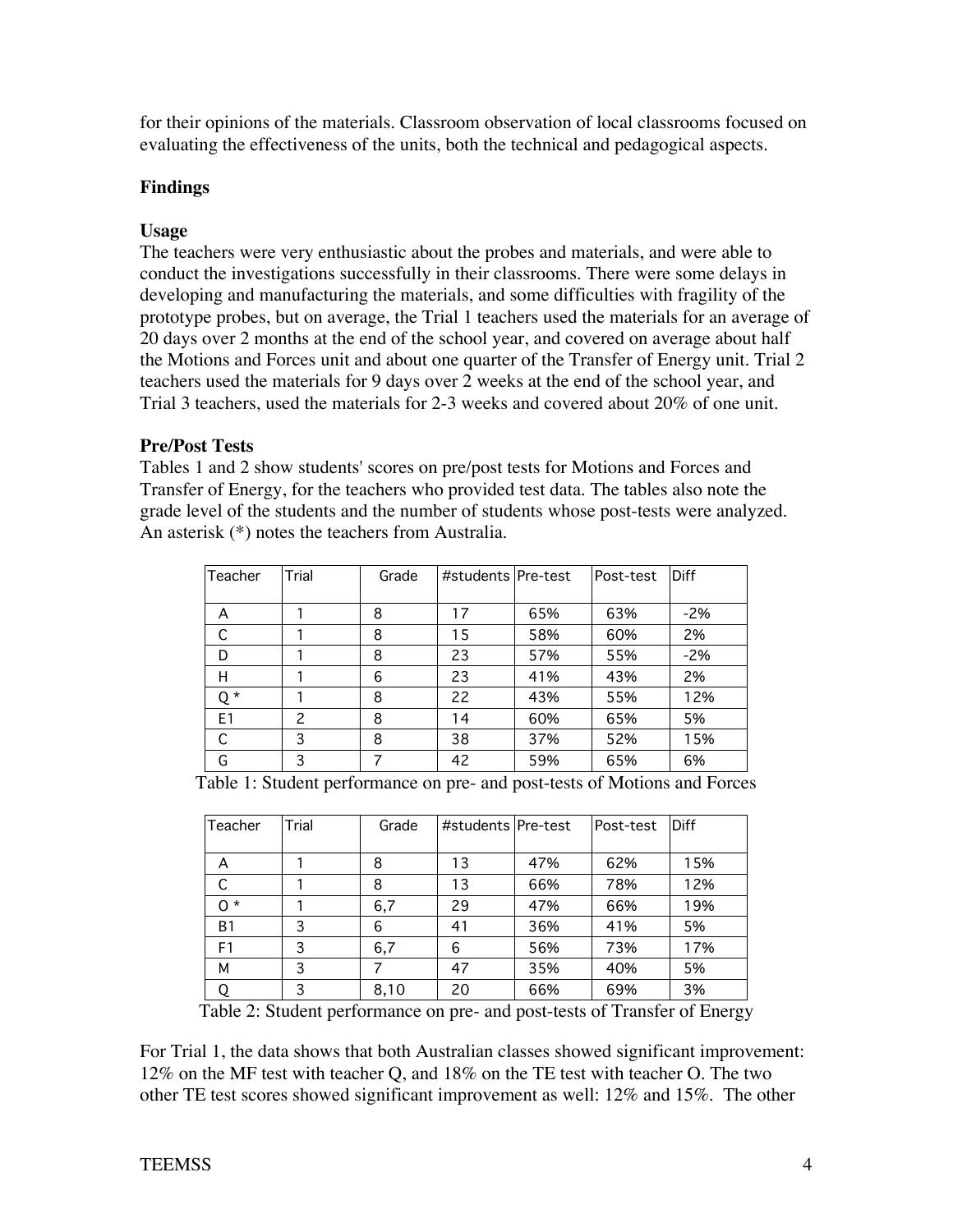teachers' classes showed little to no difference between the students' scores on the MF test. For Trial 2, there was only one MF data set available, and those students showed a small 5% improvement. For Trial 3, there were 6 data sets, and all showed improvement, 15% and 6% on the MF test, and 3% to 17% on the TE test.

The following additional observations can be made from the data:

The students had a substantial amount of pre-knowledge, with scores on the pretests averaging around 50%. Such high pre-test scores lessen the usefulness of the tests as an assessment mechanism, and contribute to the low overall changes in scores between pre-test and post-test.

The Australian teachers (O and Q) showed the greatest improvement in Trial 1. The most obvious difference in the circumstances of the Australian teachers compared with American teachers is that Australian schools are still in session during our summer, so they were able to spend extra time with their students using the TEEMSS materials. The fact that the Australian students showed greater improvement on test scores is very encouraging, as it suggests that students can learn the content using the TEEMSS curriculum when they are given sufficient time to do so.

Trial 1 test scores on Motions and Forces appeared to be adversely affected by the tests being administered at the end of the school year, when some Motions and Forces content had very likely been covered in class during the year. One indication of this is teacher C, whose Trial 1 class scored 58% on the pre-test in April 2002, while next year's Trial 3 class scored 37% on the same pre-test in October 2002.

Finally, we looked at student performance on specific test questions. For the Motions and Forces test, the most significant improvement was a 28% improvement on the following question: "A cart moves slowly forward for about one meter. It stops for a few seconds, then moves backward quickly for two meters. Which graph shows how the cart's position changes?" Four graphs were provided. This question is most clearly covered by the TEEMSS curriculum, suggesting that students learned position-time graphs through using the curriculum. Similar position-time graph questions also showed significant improvement.

For the Transfer of Energy test, the most significant changes were 11% improvements on two questions about heat flow, one on mixing water of different temperatures, and one on insulation, and one question about interpreting a temperature-time graph. The test score improvements suggest that the TEEMSS curriculum supported students developing a better understanding of heat flow, and again, improved graph-reading skills.

# **Surveys and Interviews**

Post-interviews with the teachers found that student learning was enhanced through the use of the probes and handhelds for data gathering and visualization. As one teacher said, "It's wonderful to see the spontaneous position-time graphs and speed-time graphs. It's a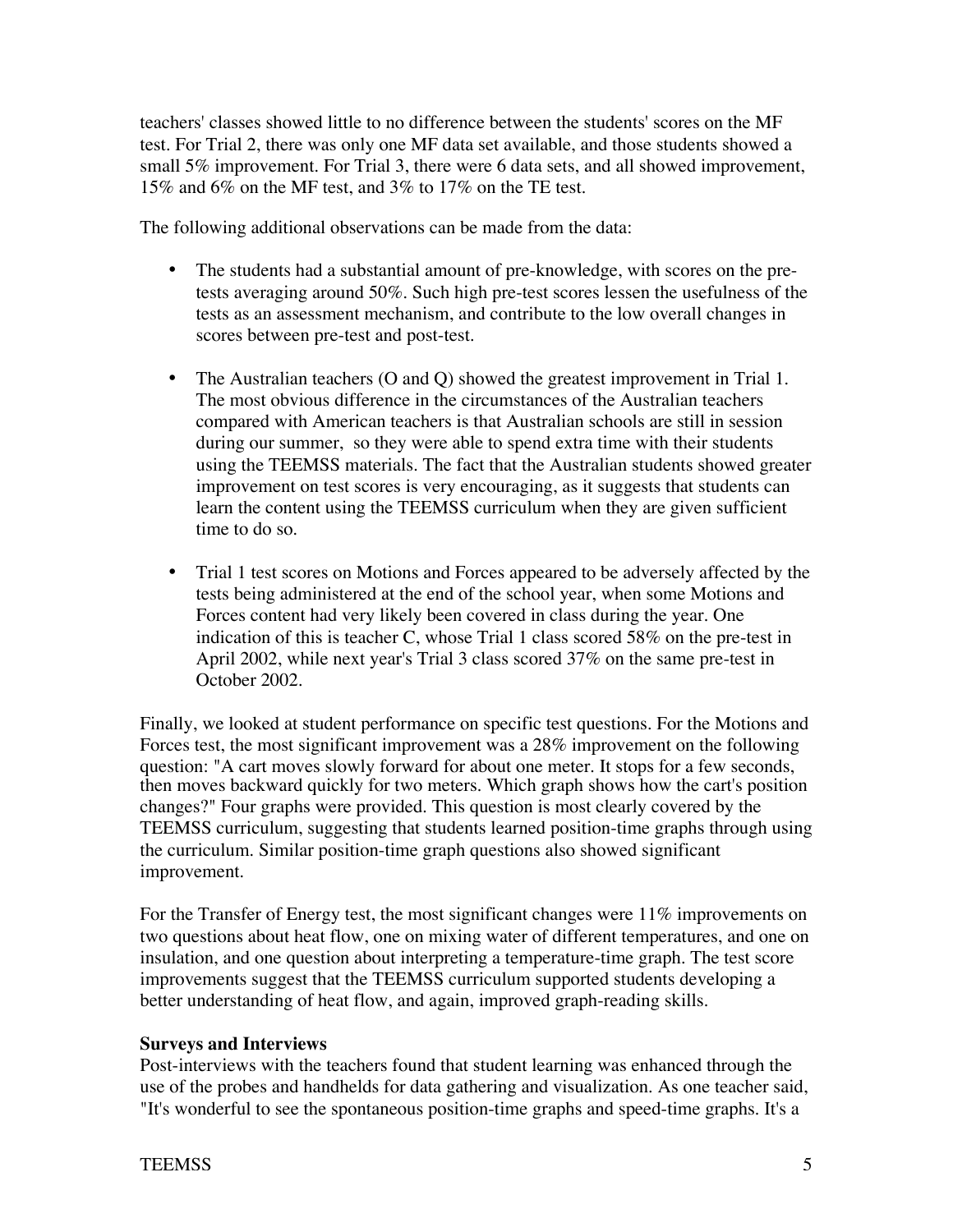very powerful tool for the kids. I see a huge difference in their understanding - in past years, their understanding of the shape of graphs correlated with motion was iffy at best, but this year it's much more on, there are many more students who are getting it." Teachers also observed that their students had developed a deeper understanding of the content areas, and more skill in reading graphs. Furthermore, some teachers reported that students also developed skills in patience and problem-solving, expressing their understanding in writing. working in groups, and asking questions and figuring out how to answer them.

Other findings from the surveys and interviews included the following:

Teachers found that the probes worked well and were very useful.

Teachers were very pleased and excited about learning the technology and using it in the classroom.

Teachers agreed strongly that the TEEMSS technology was broadly applicable, useful, easy to learn, and easy to use once they and their students had learned it. All of the teachers interviewed said they intended to use the materials again and were eager to do so.

A quantitative survey was administered to the Trial 3 teachers, who were asked to rate the features of TEEMSS on a scale of 1 to 5. The teachers rated all features of TEEMSS above average, and rated the following features most highly (4.5 or higher):

Using technology in general Seeing the graphs as you do the experiment Using the temperature probe Using Palms Doing the activities in general Students figuring things out for themselves Using the Smartwheel probe Beaming

On a similar survey given to students, their highest rated features (3.5 or higher) were:

Beaming Using Palms Using technology in general Seeing the graphs as you do the experiment Using the temperature probe Doing the activities in general Figuring things out for yourself

Students were also asked to compare features of the TEEMSS activities to other typical activities they'd done in science class, where  $1 =$  less than average activities, and  $5 =$ more than average activities. Students rated all of the features of the TEEMSS activities higher than in other science activities, except for difficulty level, which was rated just about average. The feature with significantly above average ratings, in order, were:

Interesting/fun Hands-on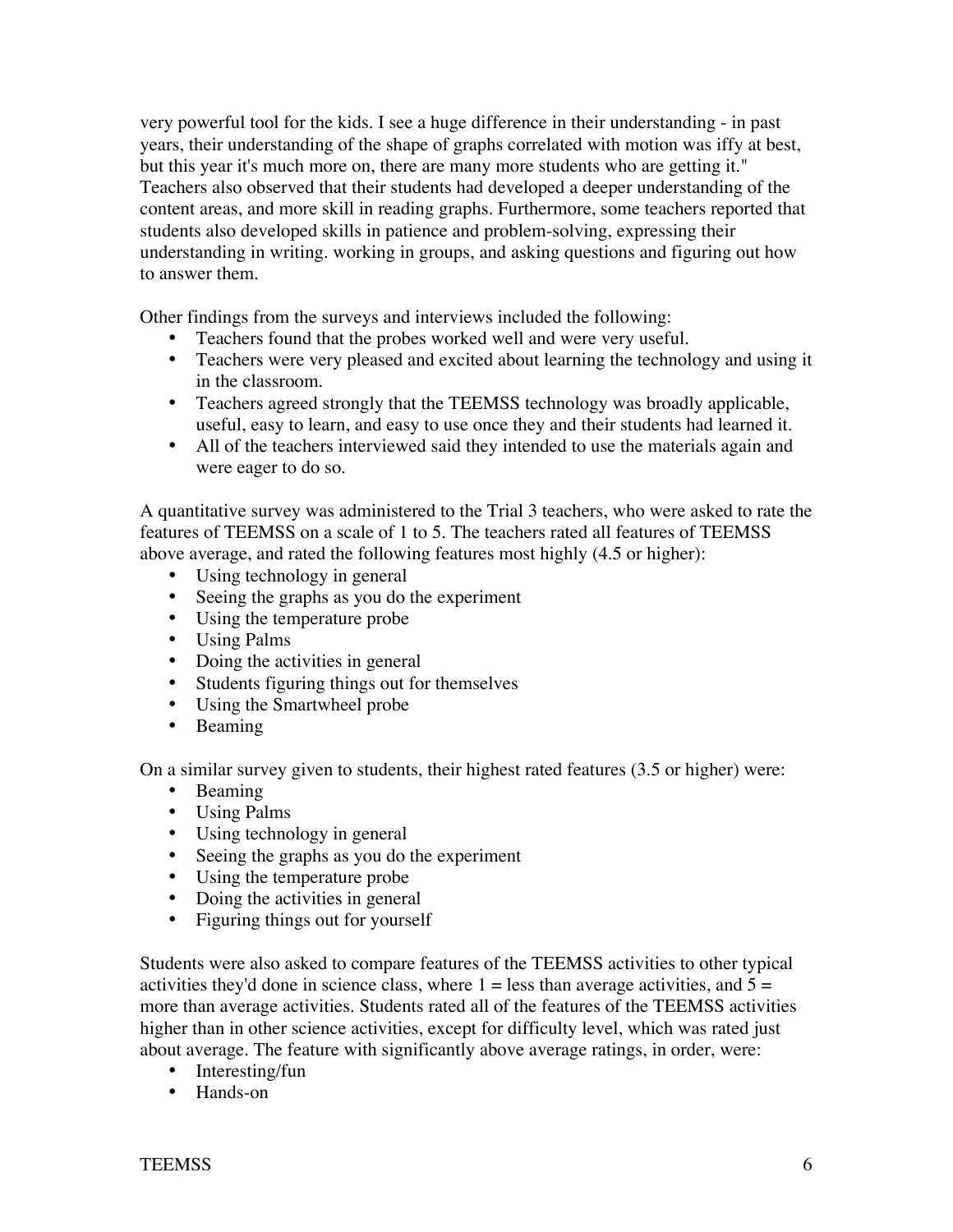Technology use Learned the science content Discussing results with partner or teammate Figuring things out for yourself

## **Classroom observation**

Eight local Boston-area Trial 1 teachers were observed at least weekly, sometimes more often, as they were using the materials. Assistant researchers in New York and Australia also observed the teachers in those locations at least once during the project.

Much of the classroom observation focused on the collection of formative data intended to inform future versions of the materials. For example, we observed issues about the curriculum, the investigations, the software, and the probes. Many of these observations were instrumental in causing us to make changes to the materials as the project continued; we delivered new versions of the software to the teachers as bugs were fixed, and we designed ways to improve the hardware and to strengthen the probes so that they wouldn't break.

The classroom observations were also useful in summarizing the range of ways that teachers implemented the TEEMSS materials in their classrooms. We observed that all of the teachers used the TEEMSS materials in conjunction with their own curriculum materials. Most teachers followed the investigations as written with minor alterations. Several teachers also designed their own inquiries, for example, finding hot and cold areas of the room, or modifying carts to make them go faster. One teacher also used the temperature probe in a weather unit.

In general, we observed that teachers and students were very motivated to use the materials and engaged during the activities. They were able to successfully complete the experiments of most of the investigations that they tried. We observed many "a-ha" moments as students made the connection between the activity and the graph. For example, a student might exclaim, "Oh look, I thought how fast you speeded up didn't change the position graph, look it makes a difference."

The following anecdotes illustrate typical classroom experiences:

# *Using the Smartwheel probe (Teacher B, 9th grade)*

Students are doing Tracker, Trial 2. First students are asked to complete the prelab, and to draw on paper their predictions for the graphs that the four motions will make (i.e., pulling the cart forward at a constant velocity, pulling the cart at a slow constant velocity, then a faster constant velocity, then coasting, etc.) Then the students go out into the hall to roll their carts and try to generate the four motions that the activity calls for. After 20 minutes, at the end of the class period, most groups have completed the first two graphs. Students are excited when they get the graphs to come up on the Palms, they exclaim excitedly to their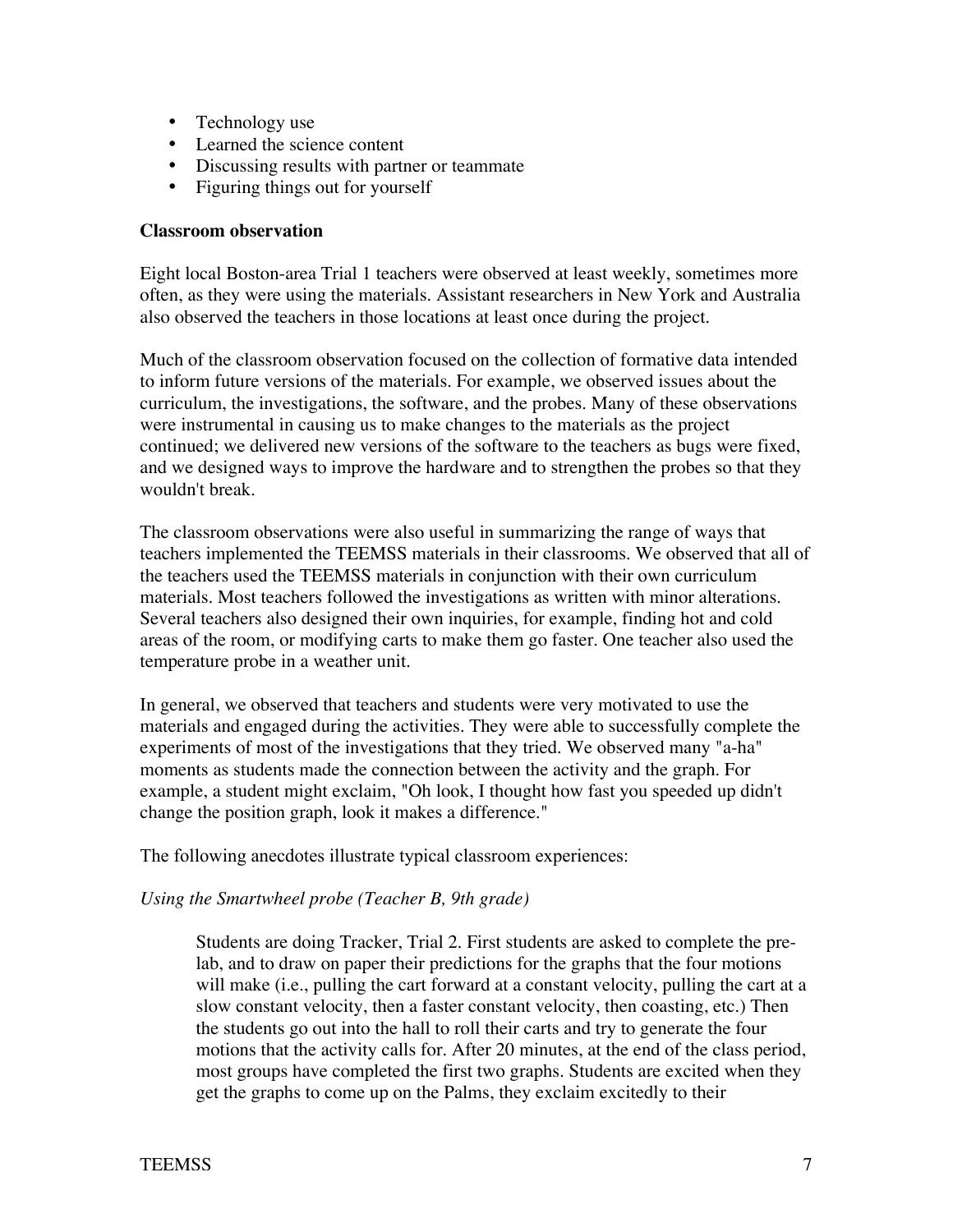teammates, making comments like "look, here's where I started to go faster," and "you gotta start slow, so that it shows on the graph when you go fast."

## *Using the Temperature probe (Teacher H, 6th grade):*

The class is doing Temperature Trial 1. They did the pre-lab already, and today are starting the investigation. The teacher tells the students to read the instructions on the Palm, she's not going to tell them what to do. Students easily find the right place in the LabBook to read the assignment, and collect their materials. They set up the probes with no trouble, and all students are working well, answering the questions (on a paper handout) and doing the activity. The teacher observes that "this is the first time they're using these [temperature] probes, and they're doing great."

Each pair of students gets a cup of hot water and a cup of cold water. They measure the temperatures of the water in the two cups, and predict what the temperature will be once they're mixed together. Then they try the experiment and see. One pair has hot water at 59 degrees, cold water at 15 degrees. They predict it will be 45 degrees once mixed, but when they mix it the result is 27 degrees. When asked why they think it turned out to be colder than they thought, the student says "maybe we used more cold water than hot water."

As the students are cleaning up, one student says to the teacher, "That was really great. I liked that." Teacher: "What did you like most?" Student: "Trying all the different experiments and seeing the graphs. It make me think about the temperatures of different things, like I never thought about the air having a different temperature than the water."

## *Using the Force probe (Teacher B, 9th grade):*

The students are doing Collisions 2: Trial 1. Two force probes are connected together with a rubber band. Students stand 8 or 9 ft away from each other, each holding one of the force probes and pulling. Students are asked to predict what the force graphs will look like for each probe, will they be the same or different for the two probes. Then they do the experiment. As students look at the graphs, there are comments like "It kind of looks like the same thing," and "it's basically the same!" The teacher asks one student what he thinks would happen if one person pulled harder than the other. The student says "one graph would go up a lot higher than the other." They try the experiment over and over, until they are all convinced that it's the same even if one pulls harder, or even if one doesn't pull at all.

The teacher walks around making sure the students answer the post-lab analysis questions on their papers. He asks several students to make sure to explain why they think the graphs look the same. One student says "because there was an equal force." The teacher says "right, that's Newton's 3rd law. Every action has an equal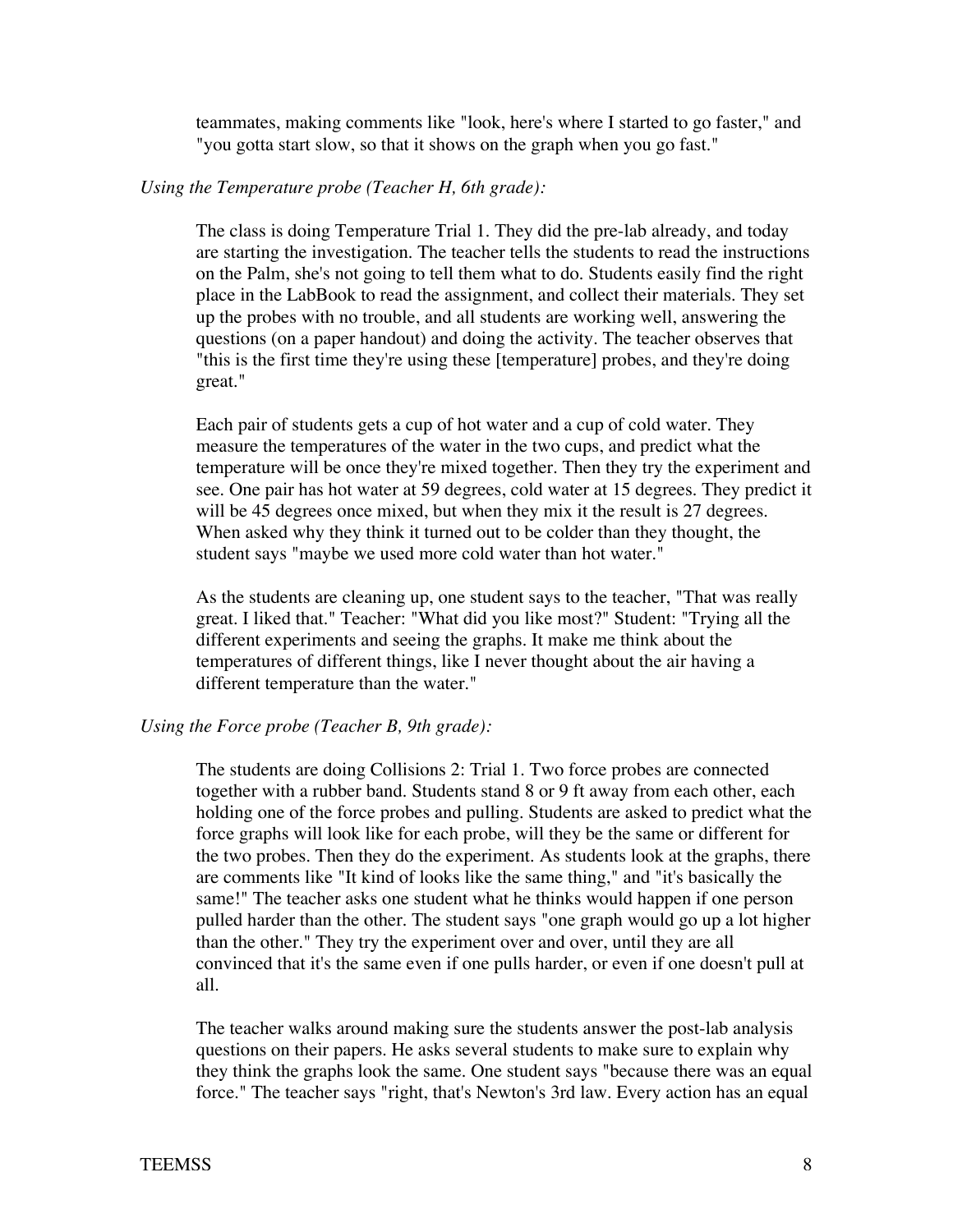and opposite reaction." The teacher is very pleased after this trial, commenting that "Everything has worked perfectly!"

The following are general observations about different classroom practices and their impact on the success of the materials:

Students and teachers experienced a learning curve while using the technology. Later investigations went more smoothly with less frustration and higher engagement.

Those teachers whose students practiced with the Palms ahead of time were able to use the LabBook software with fewer problems.

The most important factor for success was the teacher. Teachers who took the time to review the curriculum and make it their own had significantly greater success than those teachers who tried simply to drop the curriculum as is into their classroom.

Other factors for success included the teachers' openness to learning technologies, comfort level with trying new things, content ability and level of understanding, and classroom management skills.

Students' engagement and learning increased when they were personably able read the instructions, do the activity and view the graph. In those classrooms where students worked in larger groups, the students who were not personally holding the Palm were less engaged in the activity. In particular, students who watched the Palm but didn't manipulate the probe, or vice versa, learned less than students who were able to both watch the Palm and manipulate the probe at the same time.

The teachers varied significantly in their decisions to use paper vs. Palm for investigation activities such as reading instructions, answering questions, drawing graph predictions, and saving and viewing graphs. Some teachers had their students sketch their graphs, even making worksheets so that students could first draw their predicted graph, then draw next to it the graph that was generated when they did the experiment. This sometimes worked quite well, but other times student unfamiliarity with graphs caused their sketches to be incomplete or inaccurate. Also, teachers would have benefited from being able to project graphs for class discussion.

There were also several technical issues that we identified through classroom observation, primarily related to the circumstances of the Trial 1 and 2 pilot testing. These issues were: delays in manufacture and delivery of materials, software fixes and updates, probe breakage and repair, and difficulties in beaming, downloading, and viewing saved data. Most technical issues were resolved during the testing process, bug fixes and improvements were made and released during the classroom testing period, and the feedback from classroom observations was very useful in informing this process.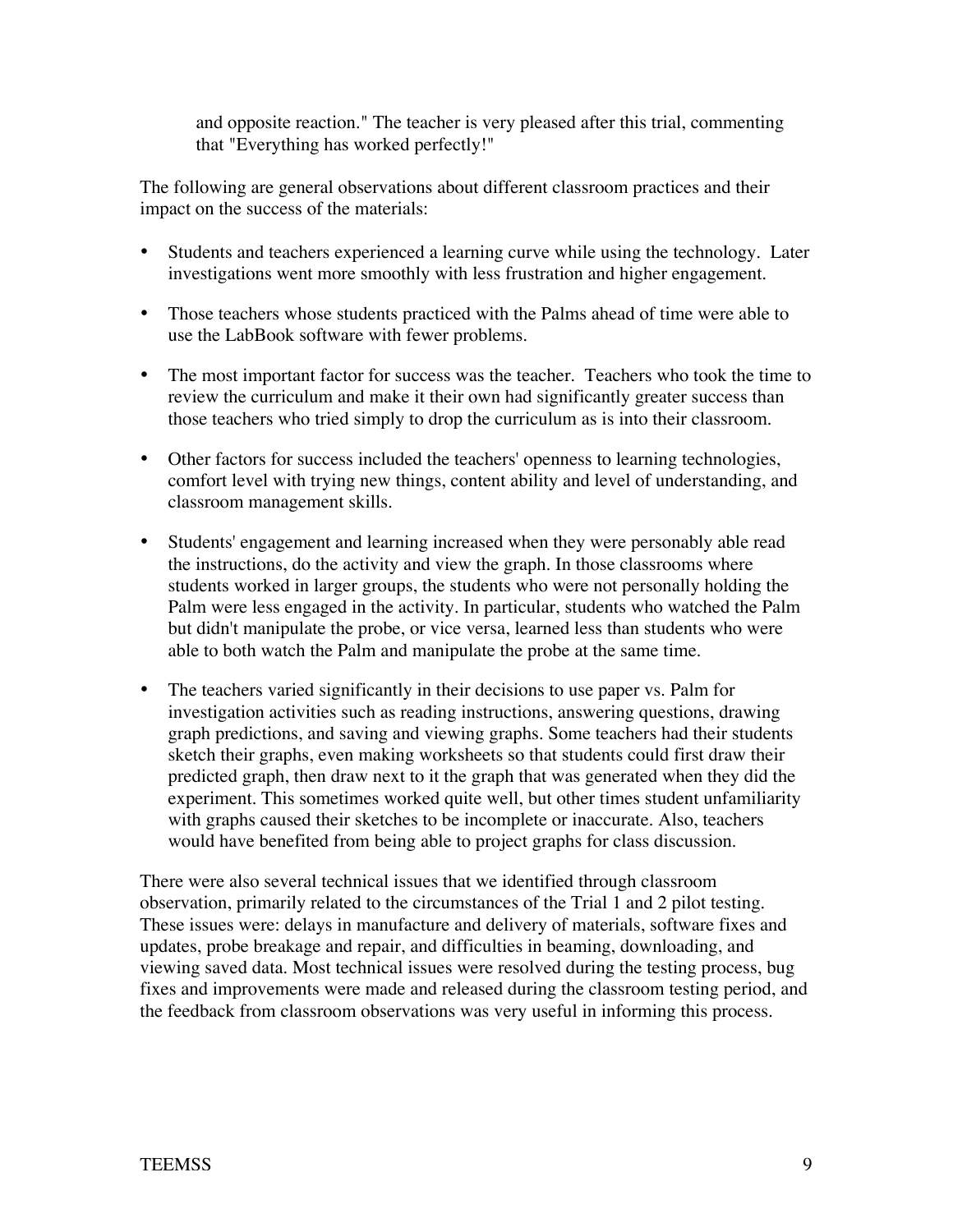#### **Discussion**

In considering the educational value of our probeware and instructional materials, the data from the student pre/post tests shows that students often showed significant improvement, up to 19% higher scores on post-tests. The greatest improvements were seen when students were able to spend extended periods of time using the materials, as was the case in the Trial 1 Australian classrooms. Smaller improvements were seen when the materials' use was rushed, or when high scores on the pre-test indicated that students had already learned much of the content on which they were being tested. Looking closely at specific test questions, we saw the most significant improvement on those questions that matched most closely with the portions of the curriculum covered by the students - these were Motions and Forces questions relating to position-time graphs, and Transfer of Energy questions relating to heat flow, insulation, and temperature-time graphs.

In post-interviews and surveys, the teachers reported that their students had learned significantly from their use of the TEEMSS materials. Teachers said especially that the direct experience of doing the activity, using the TEEMSS probeware, and seeing the graph on the Palms in real-time greatly helped their students learn the material, confront their misconceptions, improve their graph-reading skills, and learn science content. Trial 3 teachers felt that TEEMSS supported students learning the science content better than the average science class activity, and rated the TEEMSS materials above average in almost all aspects. Our classroom observation reinforces this conclusion, as we were witness to many enlightening moments of understanding as students made connections between the physical and the graph. And finally, the students themselves reported that they "learned the science" better from the TEEMSS activities than in other activities they've done in science class.

Our research was also concerned with the feasibility of using these materials in middle school science education. The data showed that, with minimal training either face-to-face or on-line, teachers were able to implement the units quite well. Classroom observations and post-interviews showed that teachers and students managed to succeed in almost every investigation they undertook. And when asked to rate their understanding and ability to use the technology, Trial 3 teachers agreed that it was easy for them to learn, easy for their students to learn, easy to use, and that they were able to solve technical problems as they occurred.

In summary, we conclude that the TEEMSS project successfully demonstrated that the TEEMSS materials and technology can be effective in teaching science concepts through hands-on, inquiry based investigations, and in motivating teachers to pursue the use of inquiry and technology in science education. Further and more in-depth studies are needed, and we hope to continue our research in developing the curriculum, the training, and the technology.

This research was supported by the National Science Foundation (RED 9986419).